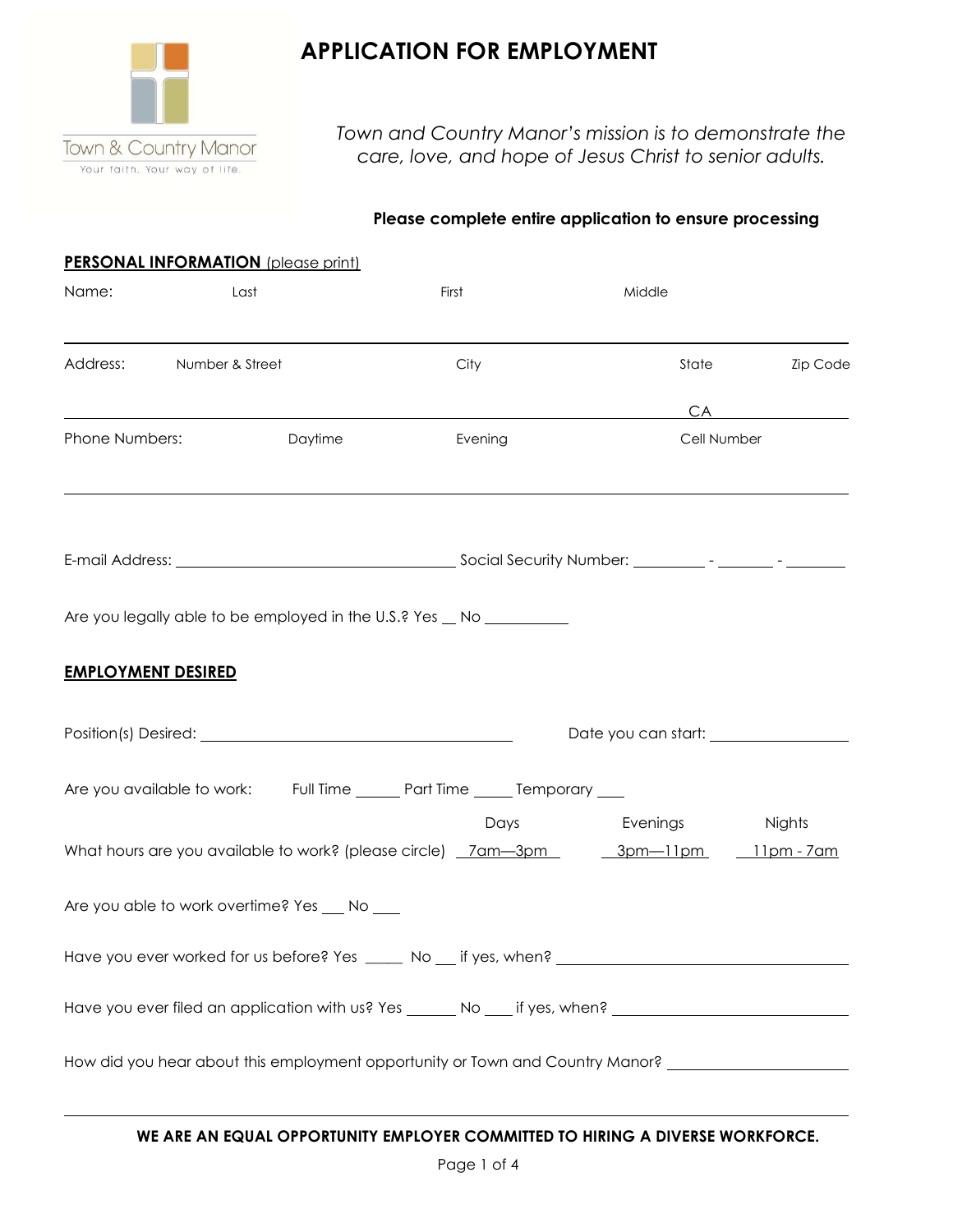| <b>EDUCATION</b> |                                                                                                                        | Circle # of<br><b>Years Completed</b> |  |                     | Did You<br>Graduate? |    | Subject Studied and<br>Degrees Received |     |  |
|------------------|------------------------------------------------------------------------------------------------------------------------|---------------------------------------|--|---------------------|----------------------|----|-----------------------------------------|-----|--|
|                  | Name and Address of School                                                                                             |                                       |  |                     |                      |    |                                         |     |  |
| High School      | <u> 2008 - Johann Stoff, deutscher Stoffen und der Stoffen und der Stoffen und der Stoffen und der Stoffen und der</u> | $\mathbf{1}$                          |  | $2 \quad 3 \quad 4$ |                      | Y. | N                                       | N/A |  |
| College          |                                                                                                                        |                                       |  |                     |                      | Y  | N                                       |     |  |
| Post College     |                                                                                                                        |                                       |  | $2 \t3 \t4$         |                      | Y. | $\mathsf{N}$                            |     |  |
| or other school  |                                                                                                                        |                                       |  | $2 \quad 3 \quad 4$ |                      | Y  | $\mathsf{N}$                            |     |  |

What other relevant experience or training have you had and what other activities are you involved in?

## **PERSON TO BE NOTIFIED IN CASE OF EMERGENCY**

Name:

| Address:       | Number & Street |                        | City                                                                                                     |                 | State       | Zip Code         |
|----------------|-----------------|------------------------|----------------------------------------------------------------------------------------------------------|-----------------|-------------|------------------|
| Phone Numbers: |                 | Daytime                | Evening                                                                                                  |                 | Cell Number |                  |
|                |                 |                        | REFERENCES: Give below the names of three professional references, whom you have known at least one year |                 |             | Years Acquainted |
|                |                 |                        |                                                                                                          |                 |             | How Do You Know  |
|                | Name            | Address & Phone Number |                                                                                                          | <b>Business</b> |             | This Person?     |
| 1              |                 |                        |                                                                                                          |                 |             |                  |
| $\overline{2}$ |                 |                        |                                                                                                          |                 |             |                  |
| 3              |                 |                        |                                                                                                          |                 |             |                  |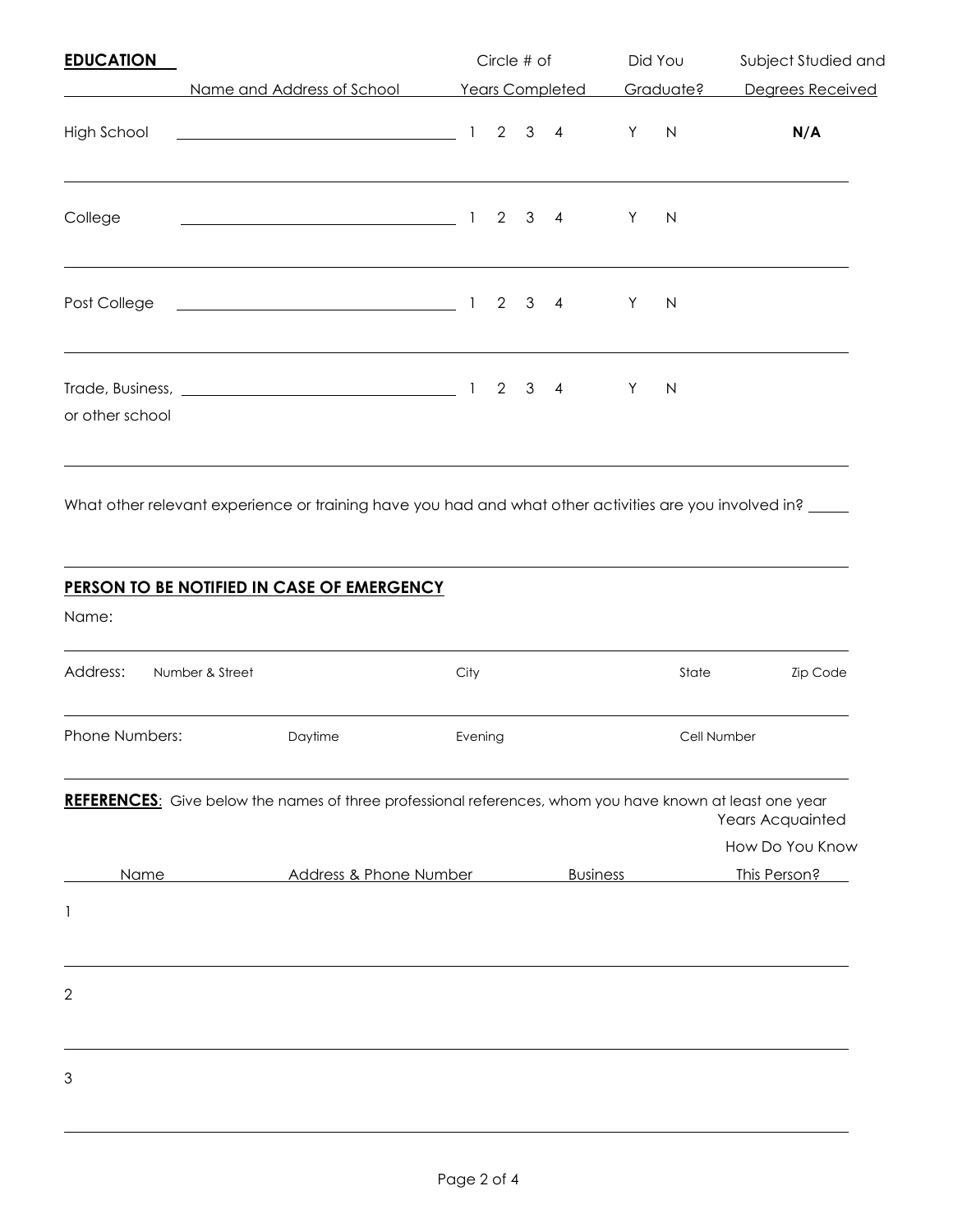**EMPLOYMENT HISTORY** List below current and last two employers, starting with most recent one first. Please include any non-paid/volunteer experience, which is related to the job for which you are applying. Please complete even if you attach a resume.

**Current Employer:** (Name and address of employer – type of business)

| From:____________    To: _____________                                                                                                                  |                                                                             |  |                                                                                                                                                                                                                                |  |  |
|---------------------------------------------------------------------------------------------------------------------------------------------------------|-----------------------------------------------------------------------------|--|--------------------------------------------------------------------------------------------------------------------------------------------------------------------------------------------------------------------------------|--|--|
|                                                                                                                                                         |                                                                             |  |                                                                                                                                                                                                                                |  |  |
|                                                                                                                                                         |                                                                             |  |                                                                                                                                                                                                                                |  |  |
|                                                                                                                                                         |                                                                             |  |                                                                                                                                                                                                                                |  |  |
|                                                                                                                                                         | <b>Previous Employer:</b> (Name and address of employer – type of business) |  |                                                                                                                                                                                                                                |  |  |
| ,我们也不会有什么?""我们的人,我们也不会有什么?""我们的人,我们也不会有什么?""我们的人,我们也不会有什么?""我们的人,我们也不会有什么?""我们的人<br>Position(s) Held: 2000 Contract Dental Automatic Position (s) Held: |                                                                             |  |                                                                                                                                                                                                                                |  |  |
|                                                                                                                                                         |                                                                             |  |                                                                                                                                                                                                                                |  |  |
|                                                                                                                                                         |                                                                             |  |                                                                                                                                                                                                                                |  |  |
|                                                                                                                                                         |                                                                             |  |                                                                                                                                                                                                                                |  |  |
|                                                                                                                                                         | <b>Previous Employer:</b> (Name and address of employer – type of business) |  |                                                                                                                                                                                                                                |  |  |
|                                                                                                                                                         |                                                                             |  | Position(s) Held: 2000 Contract Dental Contract Dental Contract Dental Contract Dental Contract Dental Contract Dental Contract Dental Contract Dental Contract Dental Contract Dental Contract Dental Contract Dental Contrac |  |  |
|                                                                                                                                                         |                                                                             |  |                                                                                                                                                                                                                                |  |  |
|                                                                                                                                                         |                                                                             |  |                                                                                                                                                                                                                                |  |  |
|                                                                                                                                                         |                                                                             |  |                                                                                                                                                                                                                                |  |  |